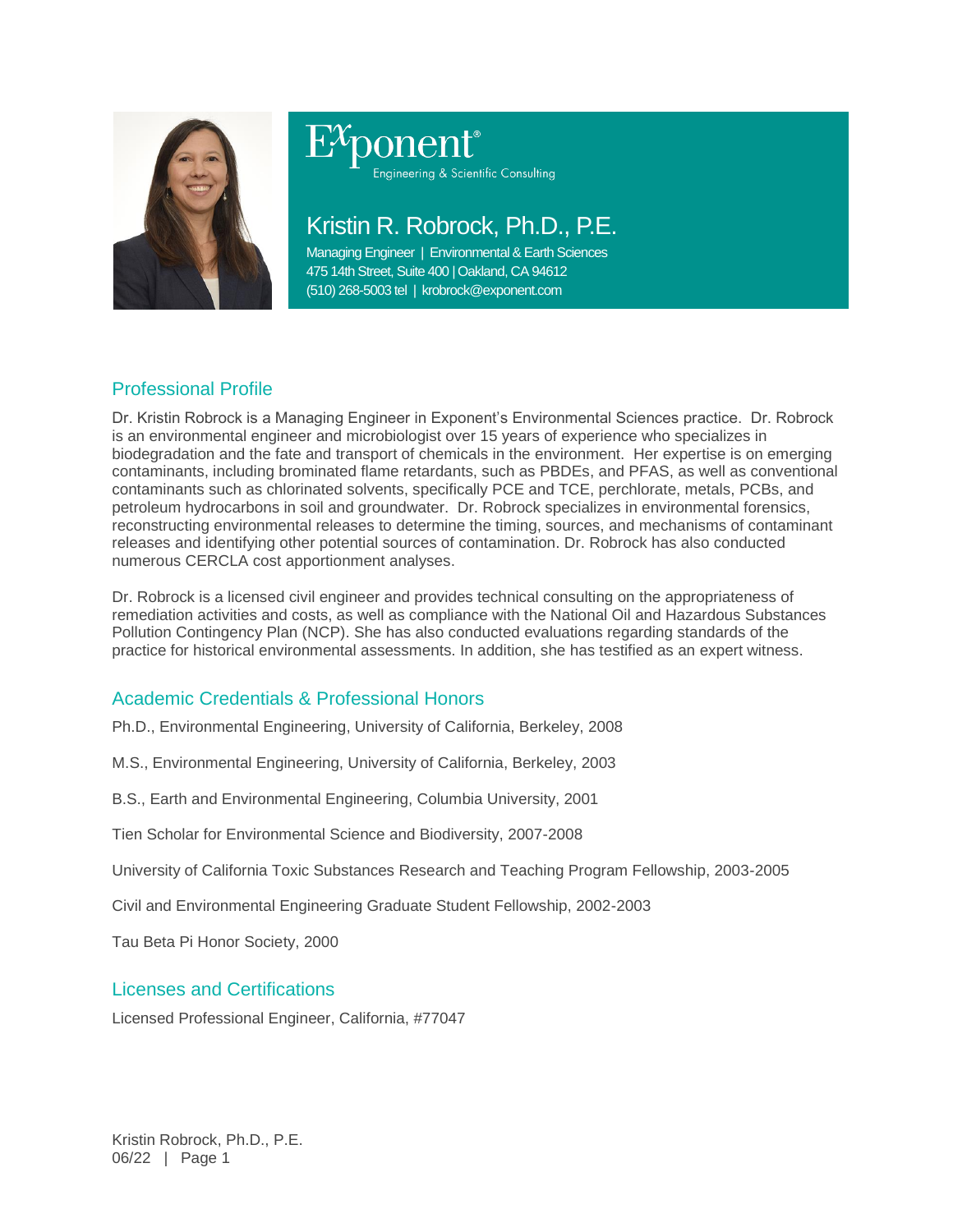# **Languages**

Italian

French

# **Publications**

Shields WJ, Ahn S, Pietari J, Robrock K, Royer L. Atmospheric fate and behavior of POPs. Gwen O'Sullivan and Court Sandau, editors, Environmental Forensics for Persistent Organic Pollutants. Chennai: Elsevier, 2014, pp. 199-290.

Robrock KR, Mohn WW, Eltis LD, Alvarez-Cohen L. Biphenyl and ethylbenzene dioxygenases of Rhodococcus jostii RHA1 transform PBDEs. Biotechnol Bioeng 2011; 108(2):313-321.

Robrock KR, Coelhan M, Sedlak DL, Alvarez-Cohen L. Biodegradation of polybrominated diphenyl ethers by aerobic bacteria. Environ Sci Technol 2009; 43(15):5705-5711.

Zeng X, Robrock KR, Simonich SL, Alvarez-Cohen L, Korytár P, Barofsky DF. Application of a congener specific degradation model to study photodegradation, anaerobic biodegradation, and Fe0 reduction of polybrominated diphenyl ethers. Environ Toxicol Chem 2009; 29(40):770-778.

Zeng X, Simonich SL, Robrock KR, Korytár P, Alvarez-Cohen L, Barofsky DF. Development and validation of a congener specific photodegradation model for PBDEs. Environ Toxicol Chem 2008; 27(12):2427-2435.

Robrock KR, Korytar P, Alvarez-Cohen L. Pathways for the anaerobic microbial debromination of polybrominated diphenyl ethers. Environ Sci Technol 2007; 42(8):2845-2852.

He J, Robrock KR, Alvarez-Cohen L. Microbial reductive debromination of polybrominated diphenyl ethers (PBDEs). Environ Sci Technol 2006; 40(14):4429-4434.

Robrock KR, He J, Alvarez-Cohen L. Degradation of Polybrominated Diphenyl Ethers by Anaerobic Dehalogenating Cultures. Organohalogen Compounds 2005; 67:594-597.

### **Presentations**

Robrock KR and B Drollette. An Evaluation of Potential Background PFOS and PFOA Concentrations in California Groundwater. Battelle Twelfth International Conference on the Remediation of Chlorinated and Recalcitrant Compounds. Palm Springs, CA. May 2022.

Robrock KR and G Caviness. Regulating Emerging Contaminants as a Single Class: Does This Make Sense? SETAC Conference. Virtual. November 2021.

Robrock KR. Emerging Contaminants and NRDA. The 11th Annual Santa Fe Advanced Conference on Litigating Natural Resource Damages. Santa Fe, NM. August 2018.

Robrock KR and PM Mesard. Distinguishing between multiple dry cleaner sources in a comingled chlorinated solvent plume. Battelle Eleventh International Conference on the Remediation of Chlorinated and Recalcitrant Compounds. Palm Springs, CA. April 2018.

Robrock KR. Flame Retardants: An Overview of Environmental Regulations. AATCC Flammability Symposium, Cary, NC, September 2016.

Mesard PM and Robrock KR. Forensic Evaluation and Allocation of Heavy Metals in Surface Water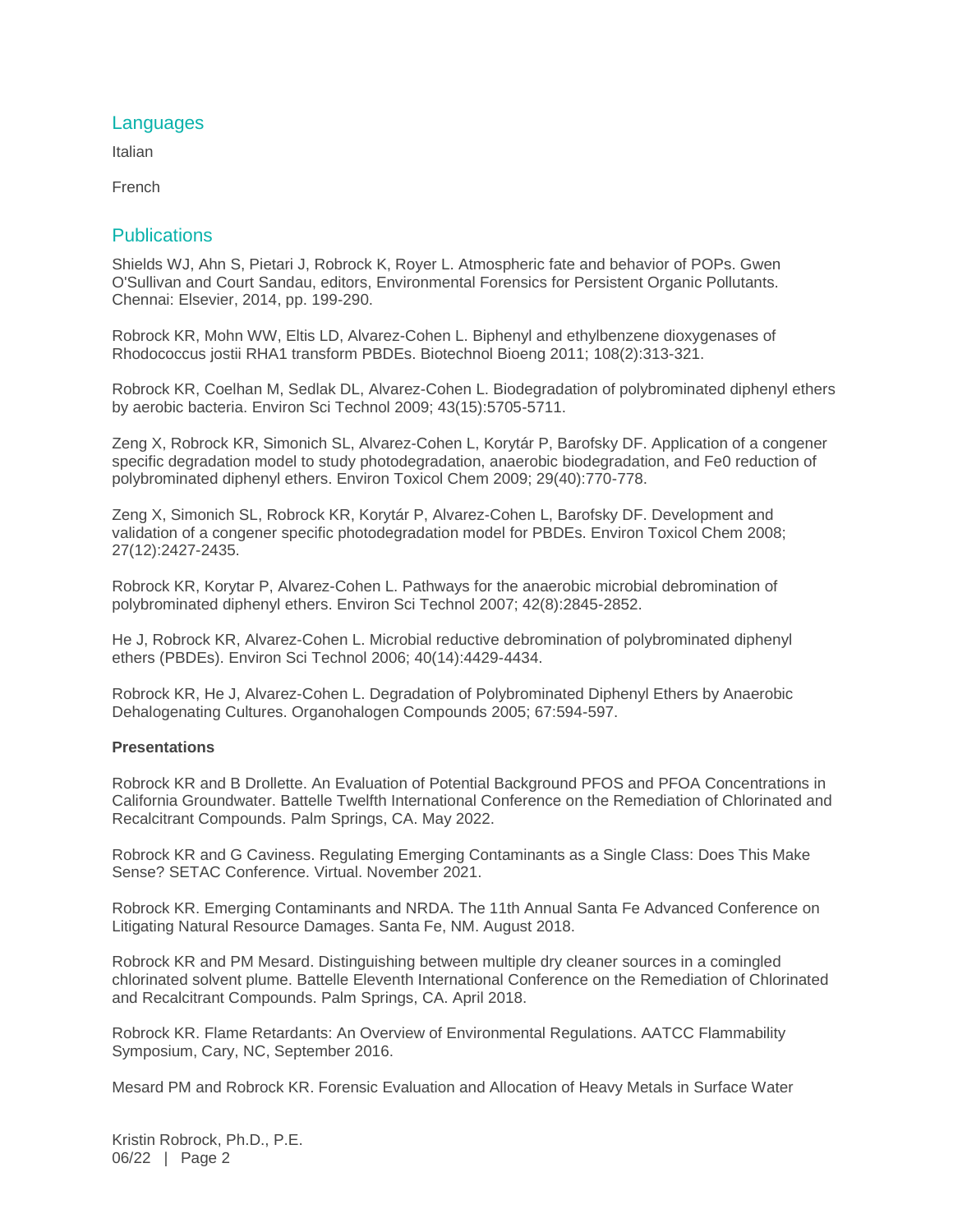Runoff from Multiple Sources to an Urban Lake. Battelle Sediment Conference, New Orleans, LA, January 2015.

Robrock KR. Is human activity a good predictor for polybrominated diphenyl ether (PBDE) concentrations in the Pacific Northwest? Groundwater Resources Association of California, Emerging Contaminants Conference, Concord, CA, February 2014.

Robrock KR, Cushing C, Kierski M. Polybrominated diphenyl ether concentrations in Columbia River sediment and fish compared to other areas in North America. Poster presentation. SETAC, Long Beach, CA, November 2012.

Robrock KR. Biotransformation of polybrominated diphenyl ethers by aerobic bacteria. IWA/GRA Micropol & Ecohazard, San Francisco, CA, June 2009.

Robrock KR. Aerobic biodegradation of polybrominated diphenyl ethers (PBDEs) by PCB-degrading bacteria. Norcal SETAC Conference, Berkeley, CA, May 2008.

Robrock K, Alvarez-Cohen L. Degradation of polybrominated diphenyl ethers by aerobic PCB-degrading organisms. Poster presentation, NIEHS Superfund Basic Research Program Meeting, Durham, NC, 2007.

Robrock KR. Biodegradation of polybrominated diphenyl ethers. California Water Environment Association Student Night, Oakland, CA, March 2007.

Robrock KR, Korytar P, Alvarez-Cohen L. Anaerobic microbial degradation pathways for seven environmentally relevant PBDE congeners. Poster presentation, 107th General Meeting for the American Society for Microbiology, Toronto, Canada, 2007.

Robrock KR, He J, Korytar P, de Boer J, Alvarez-Cohen L. Degradation of polybrominated diphenyl ethers (PBDEs) by Dehalococcoides species. Poster presentation, Groundwater Resources Association Emerging Contaminants in Groundwater, Concord, CA, 2006.

Robrock KR. Anaerobic microbial debromination of polybrominated diphenyl ethers. Association for Environmental Health and Sciences West Coast Conference, San Diego, CA, March 2006.

Robrock KR, He J, Korytar P, de Boer J, Alvarez-Cohen L. Degradation of polybrominated diphenyl ethers by Dehalococcoides species. Poster presentation, 106th General Meeting of the American Society for Microbiology, Orlando, FL, 2006.

Robrock KR. Anaerobic microbial debromination of polybrominated diphenyl ethers. Dioxin 2005 Conference, Toronto, Canada, August 2005.

Robrock K, Alvarez-Cohen L. Effect of triclosan on denitrifying bacteria. Toxic Substances Research & Teaching Program Annual Conference, Sacramento, CA, 2005.

Robrock K, Alvarez-Cohen L. Triclosan: Should we worry? Effects of triclosan on environmental microbial communities. Toxic Substances Research & Teaching Program Annual Conference, San Diego, CA, 2004.

# Project Experience

## *Halogenated Compounds*

Assessed the source of per- and polyfluoroalkyl substances (PFAS) in groundwater in the vicinity of a former aerospace manufacturing facility in Oklahoma. Researched the historical and current use of PFAS in metal plating chemicals, hydraulic fluids, paints, fire sprinkler systems, and other industrial uses.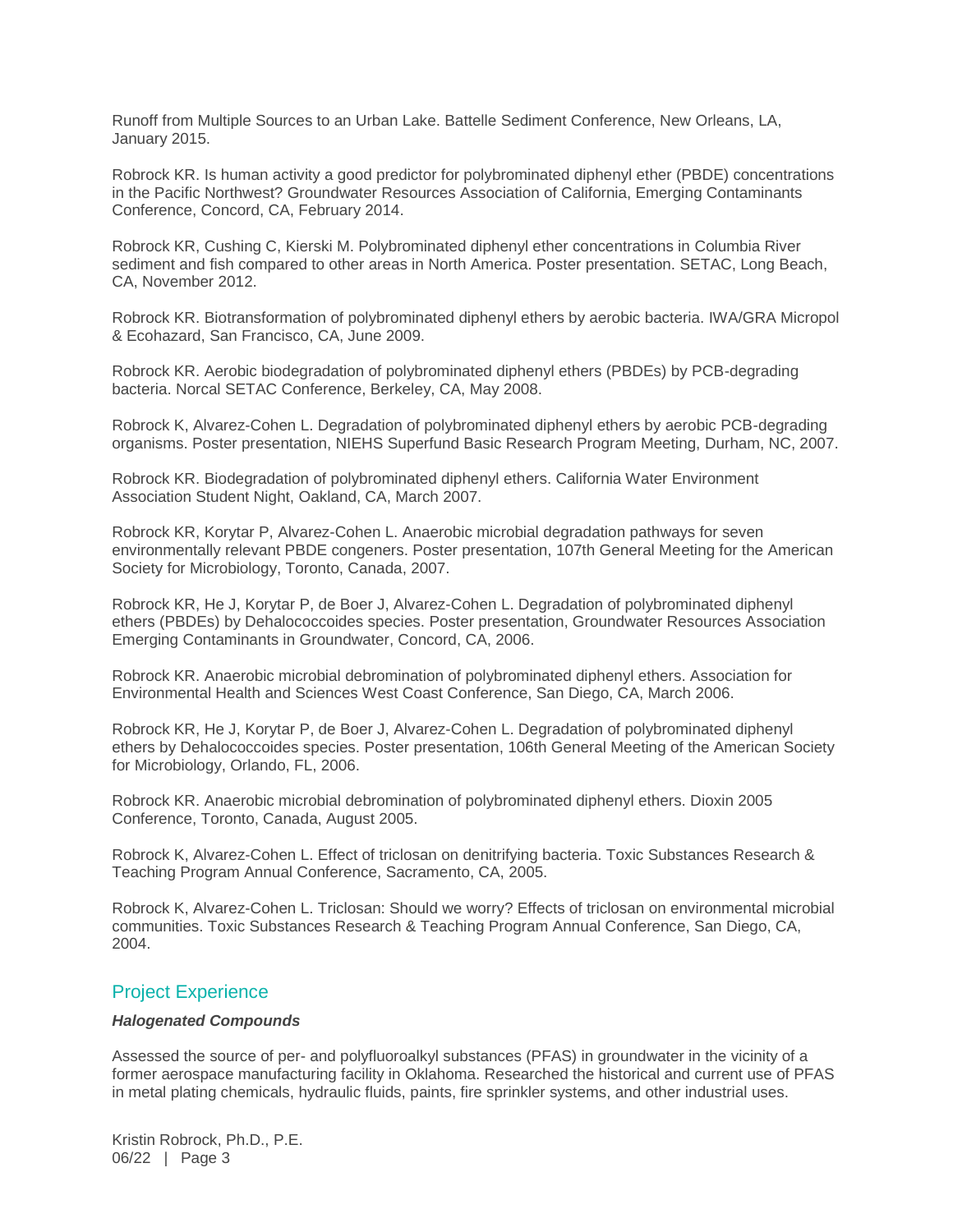Determined the forensic fingerprints specific to PFAS use in metal plating and aqueous film-forming foams (AFFF) and compared those to fingerprints from nearby groundwater samples. Determined that the source of PFAS in a drinking water supply well was most likely AFFF from an upgradient airport and not a nearby metal plating facility.

Researched the historical timeline of invention, production, and common usage of PFAS chemicals in multiple consumer products, such as aqueous film-forming foams (AFFF), stain-resistant textiles, metal plating, and fluoropolymers. Reviewed patents, trade journals, regulatory approvals, and historical reports to determine when certain PFAS-containing consumer products were first invented, when production first started, and when their use became commonplace.

Analyzed a petition submitted to the European Union to request that a PFAS compound, Perfluorobutane sulfonic acid (PFBS), be classified as a "Substance of Very High Concern." Assessed whether the fate and transport information provided in the dossier was sufficient and met the classification criteria.

Assessed ongoing remediation progress and provided guidance for future remediation strategies at a former dry cleaning facility in Northern California. Reviewed available biogeochemical information to recommend using bioremediation as a cleanup approach.

Reviewed remediation work conducted at a former dry cleaner in northern California to assess whether it was conducted according to the standards of the practice at the time. Reconstructed historical release information and evaluated quantities of PCE present in the sub-surface to determine whether PCE vapors in indoor air at an adjacent facility originated from PCE left in the sub-surface after remediation activities were completed.

Investigated the timing of release of PCE at a dry cleaner facility in northern California. Evaluated costs for the on-going remediation activities.

Investigated sources of chlorinated solvents to a large, complex, commingled VOC plume in Ohio. Researched historical documentation (e.g., Sanborn maps and RCRA hazardous waste filings) to identify previously unidentified potentially responsible parties (PRPs) that had likely contributed VOCs to the plume. Used multiple fingerprinting and forensic techniques, as well as groundwater particle tracking, to disentangle and delineate the VOC plume originating from one of the PRPs.

Investigated sources of chlorinated solvents to a VOC plume in Orange County, California. Evaluated the impact of a former transducer manufacturer to the groundwater VOC plume from post-remedial residual PCE concentrations in soils compared to other industrial sites in the region. Calculated potential PCE mass contribution to the VOC plume using SESOIL. The former transducer manufacturer was also located at the head of a perchlorate plume. Researched historical information and groundwater perchlorate data to determine whether this site had been a source of perchlorate.

Investigated potential sources contributing to a large commingled PCE and Stoddard solvent plume originating from three nearby dry cleaners in Northern California. Developed chlorinated solvent biodegradation fingerprints for each dry cleaner and reviewed soil vapor concentrations to determine the each dry cleaner had contributed PCE to the groundwater plume. Developed an allocation between the three parties for remediation costs. Analyzed historical sanitary sewer plans and specifications to determine potential contributions to the PCE plume from releases from the sanitary sewer.

Assessed whether a request for "No Further Action" from the Regional Water Quality Control Board (RWQCB) for a TCE-impacted site in Southern California met the standards of the practice. Evaluated the chemical soil, soil vapor, and groundwater data available at the time upon which the request was based to determine whether the information and understanding of that information was sufficient. Evaluated whether soil vapor concentrations would have posed a threat to industrial workers at the site. Conducted a review of other sites in California that obtained "No Further Action" letters from the RWQCB to determine the environmental conditions at those sites at the time of their "No Further Action" requests.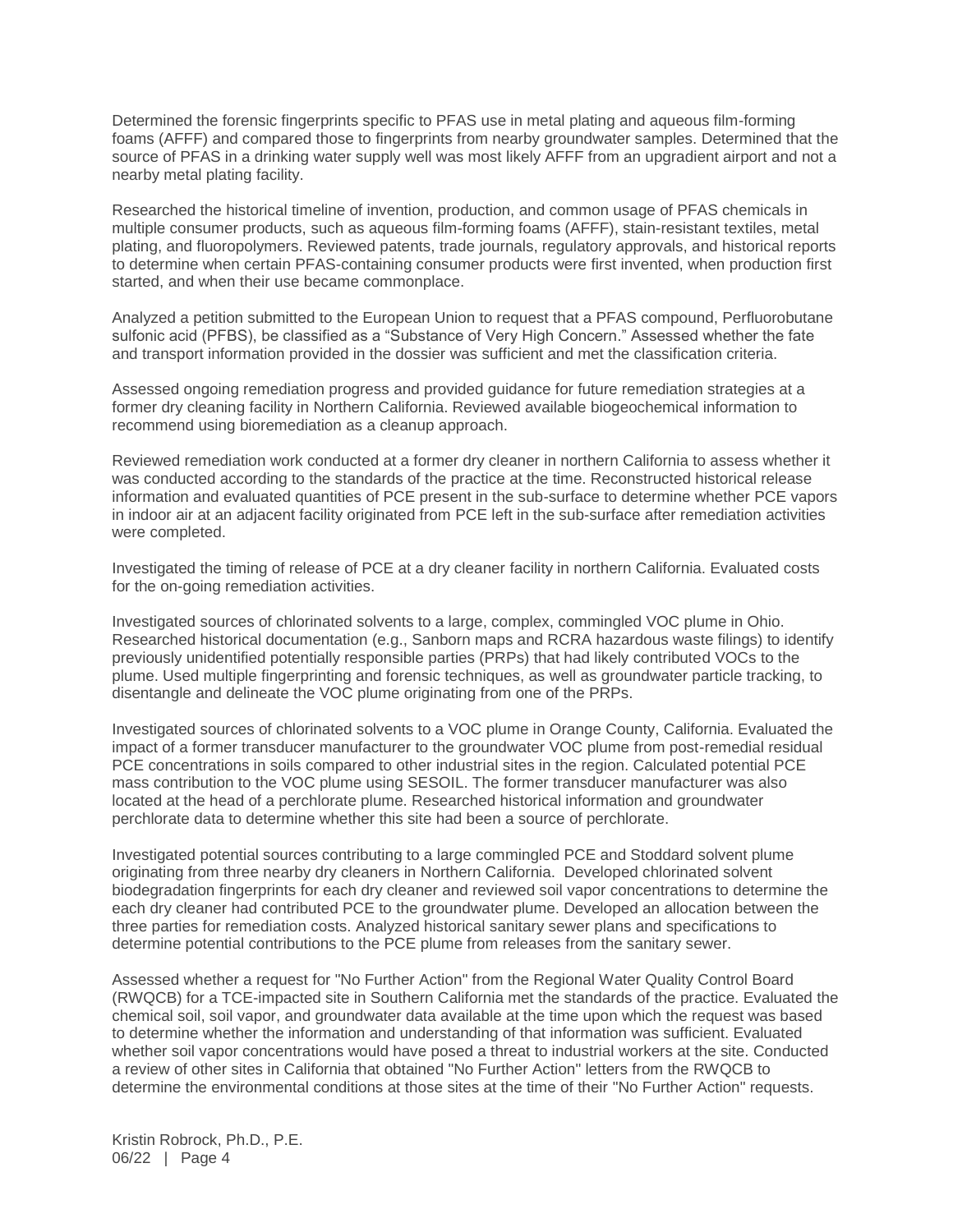Identified the source and timing of releases of TCE, PCBs and Stoddard solvent present at an aluminum processing facility. Evaluated whether TCE present in soil vapor originated from the site or a nearby chlorinated solvent recycling facility. Assessed whether manufacturing activities by the current owner contributed additional releases compared to those from the prior owners as part of an allocation between the site owners.

Analyzed contamination scenarios for PCE in dry cleaning facilities in the Central Valley of California, determining the quantities of PCE that could be released to sewers from various disposal methods. Quantified potential releases to the subsurface through leaking sewer pipes.

Investigated the source of PCE at a former dry cleaner in Monterey, California as part of a cost recovery issue. Determined that releases most likely originated from the dry cleaning equipment instead of the sanitary sewer.

Investigated the source of PCE at a dry cleaning facility in Sonoma, California. Evaluated whether releases had occurred directly from the dry cleaning equipment as pure phase PCE or dissolved-phase PCE in separator water discharged to the sanitary sewer. Determined that leaking sanitary sewers likely contributed to the expansion of the plume cross-gradient to the direction of groundwater flow.

Conducted a cost estimate for remediation of a PCE plume at a dry cleaner facility in Oakland. Analyzed data to determine extent of contamination and possible remediation strategies.

Investigated the timing of release of PCE at a dry cleaner facility in northern California. Evaluated costs for the on-going remediation activities.

Conducted a National Contingency Plan (NCP) compliance study for remediation activities and costs conducted at a large former manufacturing site in New York impacted with chlorinated solvents in a CERCLA cost recovery litigation.

Conducted a source and timing investigation at a former dry cleaning operation in northern California destroyed by a fire. Evaluated potential release mechanisms of PCE due to the fire and determined that the PCE had been released prior to the fire.

Evaluated whether a Phase I Environmental Site Assessment met the standards of the practice at the time in a case involving vapor intrusion from a PCE-plume into an adjacent residential apartment building.

Researched historical documentation on Natural Resource Damage (NRD) claims in the State of New York, in particular for the time frame before NRD regulations were promulgated. Determined the sites in which NRD claims had been made and the outcomes of those claims.

Conducted an assessment of the concentrations of the flame retardants PBDEs in fish and sediments in the Columbia River near a consortium of industrial facilities in Trail, British Columbia, Canada. Calculated doubling times and compared concentrations to fish and sediments in other areas of the Pacific Northwest. Compared PBDE concentrations to human health effect and ecological screening levels to assess potential risks from local fish consumption and exposure to sediments for humans and animals. Evaluated potential sources contributing PBDEs to the region.

### *Metals and Inorganic Chemicals*

Investigated the sources of heavy metals for an urban lake contaminated with lead and other metals. Quantified the amount of lead present in the lake and yearly depositional patterns. Calculated the lead contamination from direct urban runoff and aerial deposition from an adjacent roadway from historical and present automobile use. Investigated other potential sources of lead from nearby residential, military, and industrial uses, and determined the total lead input from all sources of runoff in the watershed.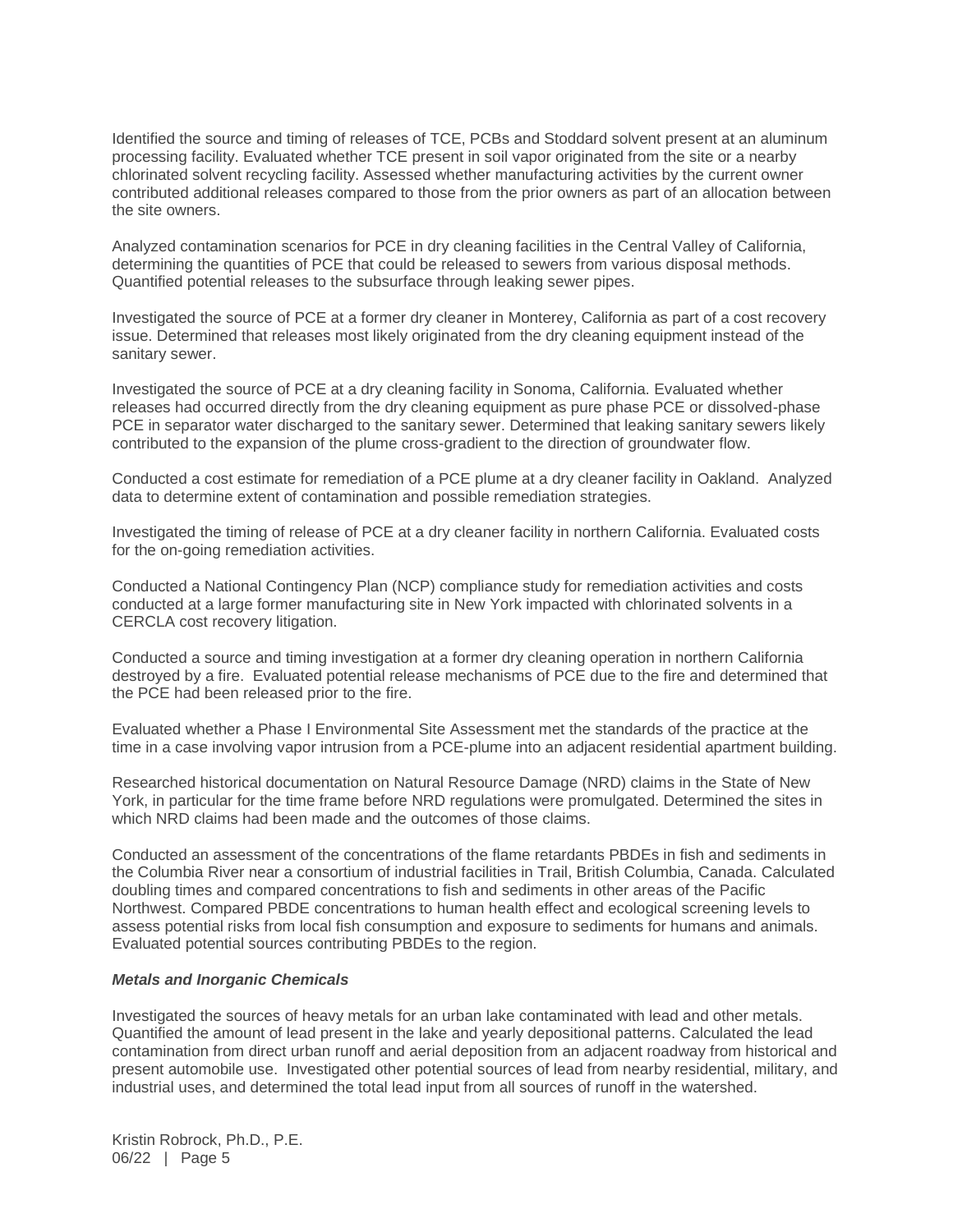Conducted a forensic analysis to identify the source of lead, arsenic, dioxins, and PAHs in soil at a school constructed on a site historically used as burn dump, containing a former manufactured gas plant (MGP) and golf course. Also evaluated lead-based paint, the school incinerator, and historical arsenical herbicide use as potential sources. Researched hundreds of historical documents to reconstruct the history of building and play areas, as well as grading events that moved soils around the site. Evaluated hundreds of soil samples to determine the relationship between the presence of ash, historical artifacts, and lampblack with the concentrations of COCs in the samples. Correlated the presence of arsenic with the location of historical golf course greens. Demonstrated that lead and dioxins originated predominantly from the burn dump, that arsenic originated from both the burn dump and arsenical herbicide usage, and that the PAHs originated from the MGP.

Conducted an assessment of the potential environmental impacts of applying flame retardants, predominantly phosphate-based chemicals, prophylactically before the start of fire season in California.

Determined historical hexavalent chromium concentrations in groundwater for a drinking water dose reconstruction case in California.

Conducted an NCP compliance evaluation for remediation costs of a hexavalent chromium-impacted former metal plating facility in Southern California. Determined that selected activities conducted by the State of California to remediate the facility were inconsistent with the NCP and therefore the incurred costs were not recoverable.

Investigated sources of heavy metals, particularly copper, nickel and zinc, at a ship building facility to assist with NPDES compliance for water discharged to the San Diego Bay from the graving dock. Determined quantities of heavy metals in the storm water drainage system at the site draining to the graving dock. Conducted water sampling to determine rates of heavy metal leaching from ship hulls and other surfaces in the graving dock. Assisted with creation of a water quality model to compare predicted copper loadings into the graving dock with actual measured quantities. Based on modeling results, determined the most important sources of copper to the graving dock. Determined several readilyimplementable recommendations for the ship builder to reduce copper loadings to achieve compliance with NPDES permit requirements.

Determined the mass allocation to the groundwater contamination from evaporation ponds at a coalburning power plant in Nevada. Modeled seepage of salts and metals into the underlying groundwater for each evaporation pond. Allocated environmental cleanup costs owed by the two co-owners of the power plant. Investigated whether elevated total dissolved solid (TDS), sulfate, and sodium concentrations in selected wells at the site were impacted by the evaporation ponds or other background sources using geochemical data, pond construction information, and hydrogeological information.

Evaluated investigation and remediation activities for a perchlorate groundwater plume for a CERCLA cost recovery litigation. Evaluated investigations, remedial activities and removal actions conducted at the site for compliance with the NCP. Determined costs associated with past environmental investigation and remedial activities and evaluated and critiqued proposed costs for future remediation activities. Investigated other potential sources of perchlorate in the area that could be impacting groundwater. Evaluated groundwater data and regional hydrogeology to assess the extent of the groundwater perchlorate plume and potential migratory pathways—both natural and manmade—within the regional aquifer system. Assisted with groundwater modeling to determine future migration pathways and to reconstruct historical migration pathways for the groundwater plume. Evaluated the efficacy of the ongoing remediation activities at the site and assisted with groundwater modeling to evaluate the impact of a proposed remediation strategy by an opposing party on the existing remediation activities. Reviewed the groundwater investigations conducted by another party in the litigation to determine which investigation activities may have been reasonable and necessary to delineate the perchlorate plume and thus would be subject to cost recovery.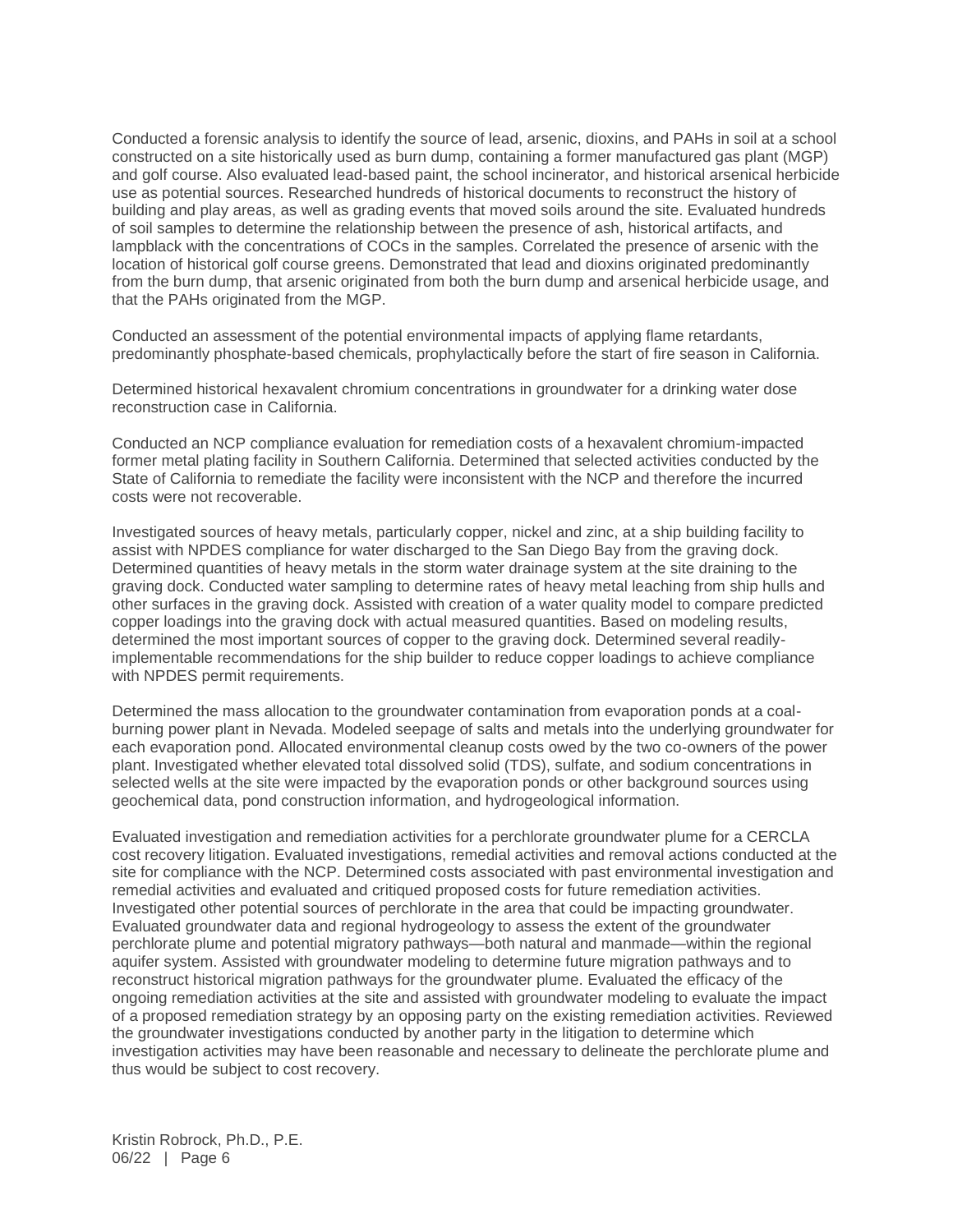Conducted an NCP assessment of response actions carried out by a water agency in Southern California concerning drinking water supply wells impacted by perchlorate and trace concentrations of VOCs. Assessed whether the water agency's actions were consistent with the NCP and whether the incurred costs were reasonable and necessary.

Conducted an assessment of ammonia in the Sacramento-San Joaquin Delta in California as part of a dispute regarding ammonia releases from a wastewater treatment plant. Analyzed and mapped ammonia concentrations throughout the Delta over time and calculated ammonia biodegradation rates. Identified and quantified potential ammonia sources to the Delta, including agricultural and urban runoff. Determined that USEPA ammonia water quality criteria are attained throughout the Delta and that existing areas with elevated ammonia in parts of the Delta are unassociated with the wastewater treatment plant.

Conducted an assessment of potential impacts from "soda blasting," in which baking soda was used to remove paint from a residential property. Evaluated the mass of baking soda used and the fate baking soda after blasting. Conducted soil sampling to determine any changes to soil pH and sodium concentrations. Evaluated potential impacts to the asphalt roof from the baking soda by conducting Fourier Transform Infrared Spectroscopy (FTIR) on a roof sample. Developed costs estimates to remediate a small area of the yard that was potentially impacted by baking soda.

### *Petroleum Hydrocarbons*

Conducted a mass balance on a crude oil release along the coast in Southern California to determine the amount of oil that reached the ocean for a Clean Water Act (CWA) fine and a Natural Resource Damage Assessment. Calculated the approximate flow velocity of the oil. Determined rates of evaporation and biodegradation of the oil to account for losses prior to the oil reaching the ocean and for losses from the oil recovered from land. Conducted a mass balance of the crude oil once it reached the ocean. Calculated oil volumes that were lost to evaporation and biodegradation, as well as the volumes of oil that were recovered from the ocean surface and beaches.

Reconstructed the volumes and timing of crude oil and produced water released during four separate spills at an oil production facility in central California. Estimated release volumes based on available information, including oil field pumping records, produced water reinjection records, cleanup records, as well as dimensions of the oil and produced water storage tanks.

Conducted a mass balance calculation for a gasoline release from an underground pipeline into a fractured bedrock aquifer. Calculated biodegradation rates for BTEX compounds from field data and estimated the mass of gasoline that had biodegraded since the release. Using VENT2D modeling, estimated the mass of gasoline that had evaporated from the soil shortly after the release.

Evaluated the timing and volume of a release of heating oil from a residential underground storage tank (UST) in the Northwest as part of an allocation between multiple historical property owners.

Devised a sampling plan and conducted sampling of a hydrocarbon sheen on an urban estuary using a sheen-specific Teflon ® net sampling device. Oversaw chemical fingerprinting of the collected sheen for source identification.

### *Other Contaminants*

Prepared a soil management plan for the demolition of a former coastal power plant in California that was submitted to and accepted by the Department of Toxic Substances Control (DTSC). The plan was meant to assist with identifying, sampling and disposing of soils contaminated with PCBs, heavy metals, TPH and PAHs during removal of demolished structures at the site. Prepared sampling plans for PCBimpacted concrete following EPA TSCA guidance in 40 CFR 761 which were approved by the EPA for disposal of PCB-impacted concrete. Prepared a soil sampling plan for determining any residual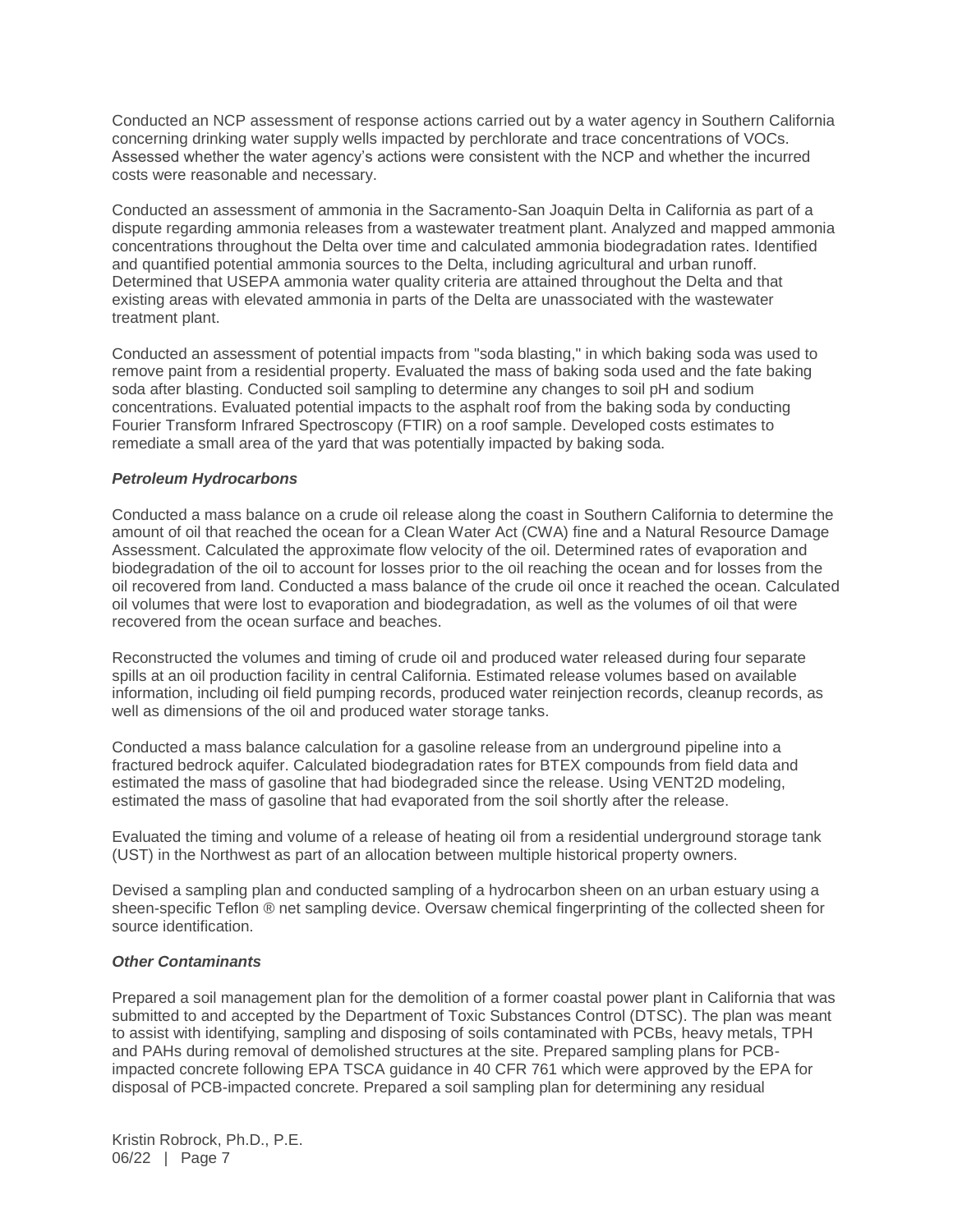contamination after completion of demolition activities. Prepared a completion report summarizing remaining contamination at the site after demolition activities were completed that distinguished between contamination associated with historical activities carried out by the former operator and contamination associated with new activities carried out by the current operator. Conducted a forensic analysis on TPH contamination present in site soils to determine the sources and ages of the TPH releases.

Investigated a PCB release associated with a vandalism event at a building undergoing demolition in Northern California. Using PCB fingerprints, determined the extent of PCB contamination associated with the vandalism event and previously existing PCB contamination. Reviewed the reasonableness of costs for remediation and disposal of PCB-containing concrete and soil waste at a TSCA-approved disposal facility.

Modeled the fate and transport of pesticides and herbicides sprayed at a Christmas tree farm in Washington State that were claimed to have impacted an adjacent cattle ranch. Modeled both aerial transport and deposition of liquid droplets as well as transport to an adjacent stream via stormwater runoff. Using biodegradation half-lives, estimated residual pesticide concentrations in downgradient vegetation and surface water runoff six months after spraying.

Evaluated the mobility of dense non-aqueous phase liquids (DNAPLs) present in sediments in the Chicago River near a former manufactured gas plant (MGP). Oversaw DNAPL lab testing of the sediment samples using a centrifuge method (modified ASTM D425 and API RP40 [Dean-Stark method]) and water-drive method (API RP40) to determine the DNAPL saturations. Calculated the potential mobility of DNAPL based on theoretical principles and compared it to the laboratory results to determine that the DNAPL present in river sediments is below residual saturation levels and would likely not be mobile.

Prepared a sampling plan and conducted sampling of soils and hydraulic fluids in 55-gallon drums for chromium, dioxins and furans, and VOCs from a former metal-plating facility.

#### Environmental Engineering

Investigated causes of flooding at a residential development from a stormwater system consisting of an underground stormwater sewer and a natural drainage channel. Oversaw topographic surveying and sewer surveying. Developed hydraulic grade lines and calculated volume of sediment to be removed to restore conveyance of stormwater through the channel.

Reviewed historical waste regulations, including RCRA and CWA, to determine the standard of the practice for construction, closure, and groundwater monitoring of surface impoundments for red mud, or alumina processing residue, at a former alumina facility in the Caribbean. Researched available records for alumina facilities world-wide to establish the standards of the practice for siting and construction of surface impoundments in the 1960s through 1980s. Reviewed literature of the hydraulic conductivity of red mud when used as a liner for surface impoundments.

Assessed historical RCRA closure documentation for waste management units (WMUs) at a former transducer manufacturing facility in Indiana to determine whether the WMUs had been appropriately closed and if they were in current compliance with RCRA.

Reviewed historical California and federal asbestos waste handing regulations to determine whether a former asbestos pipe manufacturing facility met the applicable regulations at the time.

Conducted a review of design criteria and estimated construction costs for a wastewater treatment plant upgrade in Pennsylvania as part of dispute over the standards of the practice. Analyzed the projected flow rates and projected NPDES effluent limits used as the design basis for the upgrade. Determined that the projected flow rates and NPDES effluent limits were appropriately developed. Determined that the design firm had appropriately developed and notified the client of estimated construction costs.